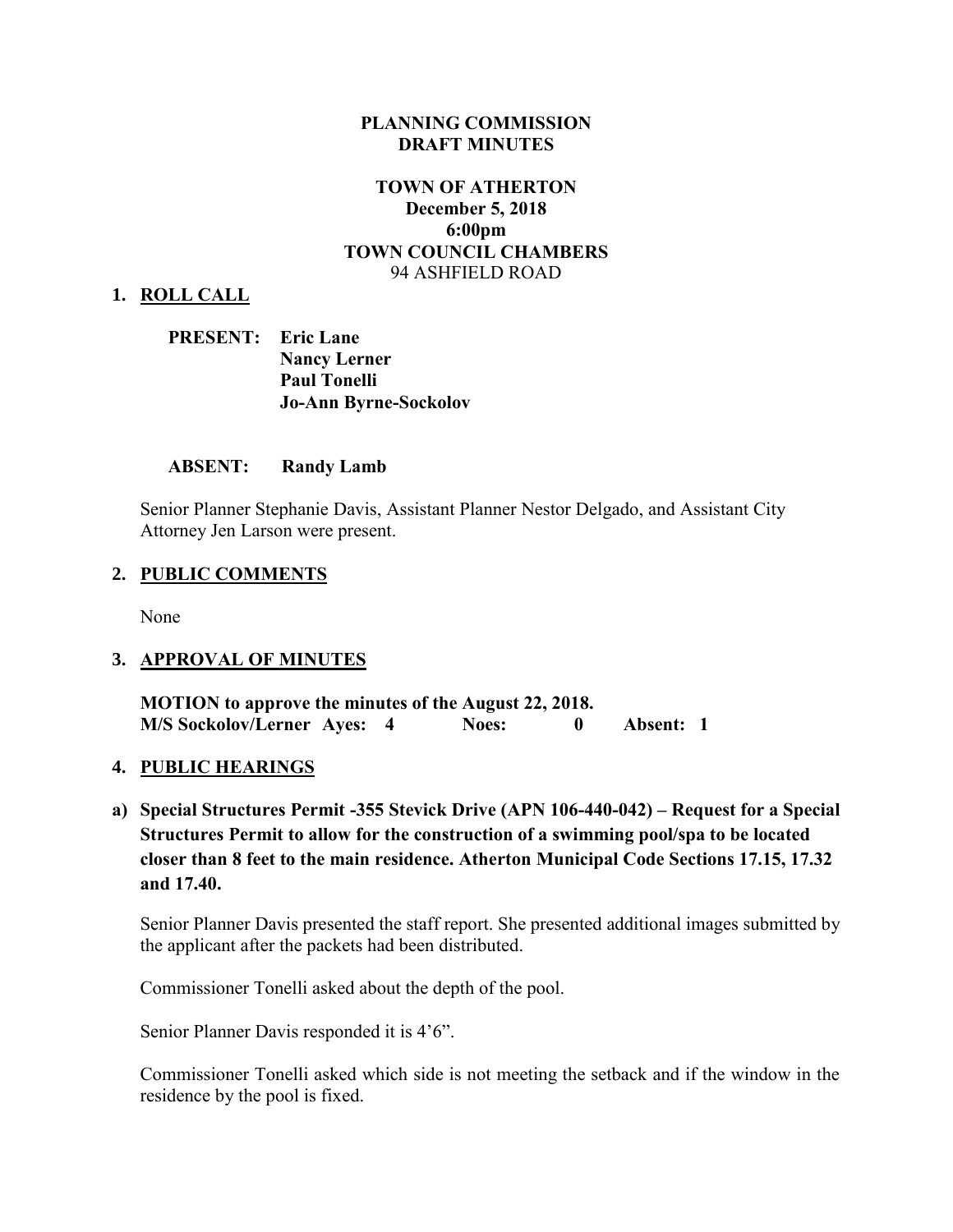Senior Planner Davis responded that the pool is encroaching into the 8' required separation from the main residence on the side of the house. She also noted that the window is fixed.

Chair Lane noted that there is no fencing proposed for the pool and if this would be added later.

Senior Planner Davis responded that the fencing is a standard requirement and the Planning Commission is only looking at the location. The fencing component would be added on the Building Permit submittal.

Commissioner Sockolov asked if the 8' required separation from the main residence is applied to all sides of the pool.

Senior Planner Davis responded that is correct. She mentioned this separation of 8' is required for fire access.

Commissioner Sockolov asked about the parameters for fire marshall and if the project had been reviewed to comply with safety code.

Senior Planner Davis responded that Menlo Fire has their own ordinance separate from the Town's Municipal and Building Code. She noted that the structure had already been reviewed for safety code compliance as part of the full site building permit set of plans.

Commissioner Sockolov asked if it would be different if the pool was inside the main residence.

Senior Planner Davis responded that if the pool was inside the residence, the Planning Commission would not have to review it.

Commissioner Tonelli asked if the pool and the main residence share a foundation.

Senior Planner Davis responded that is correct and the applicant is present to provide more detail.

Commissioner Tonelli asked why the Planning Commission is reviewing the item now that it is almost finished.

Senior Planner Davis responded that the initial review by Planning staff did not include the pool. The pool permit was submitted later.

# OPEN PUBLIC HEARING

Paul Warner, project architect for Sage Modern, provided more detail on the foundation of the pool and residence and how the project was designed in order to provide more open space.

Chair Lane asked about the sequence of submittals for review.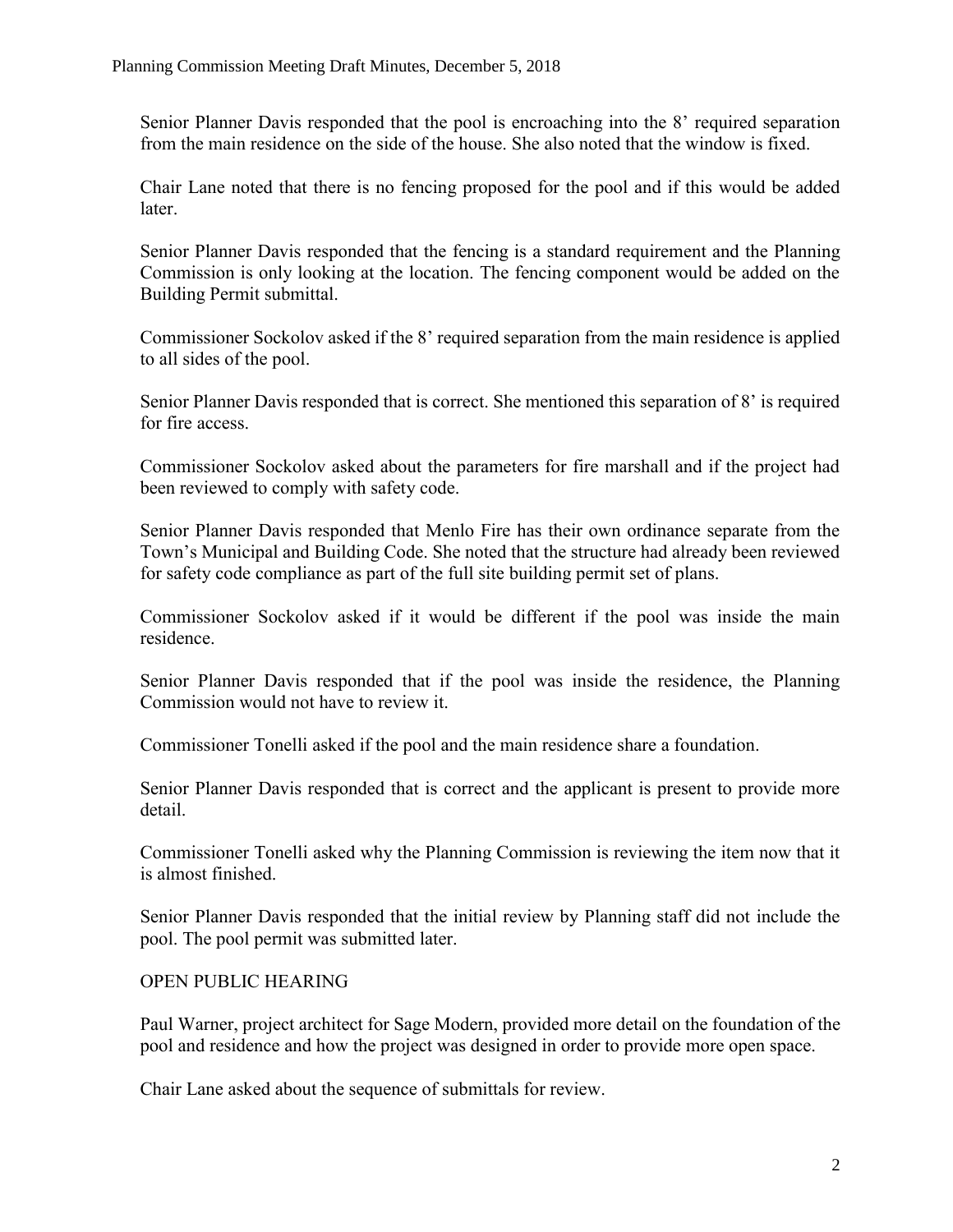Mr. Warner responded that the first submittal was general, with the second submittal including more technical details. He mentioned that no initial comments from Planning regarding the pool were received.

Chair Lane asked about the fence around the pool.

Mr. Warner responded that a 4' high mesh fence is proposed.

Chair Lane asked about the distance from the fence to the door or window of the main residence.

Mr. Warner responded the fence is at the edge of the pool.

Chair Lane asked if there was a fence on the side.

Mr. Warner responded yes, along with a walkway.

Commissioner Lerner asked if the cover for the pool is fixed.

Mr. Warner responded that it is an "STM" safety cover that could roll off.

Commissioner Lerner asked if the fence could hamper exiting the pool.

Mr. Warner mentioned that there are steps to the 4' walkway.

Chair Lane mentioned that someone could walk straight into pool on far end, the fence is removable on that end.

Mr. Warner responded that they would contemplate that idea with the client.

CLOSE PUBLIC HEARING

The Planning Commission discussed the safety of the pool and process for the submittal.

Assistant Town Attorney Larson mentioned the Commission can go back through findings.

Chair Lane asked regarding finding number 2.

Senior Planner Davis mentioned that the pool meets all other required setbacks other than the 8' to the main residence.

Commissioner Lerner asked if they could add a caveat referring to the safety of the pool.

Senior Planner Davis responded that they could add safety as conditions to a motion.

Assistant Town Attorney Larson it would be difficult, as the submittal meets minimum building and safety codes.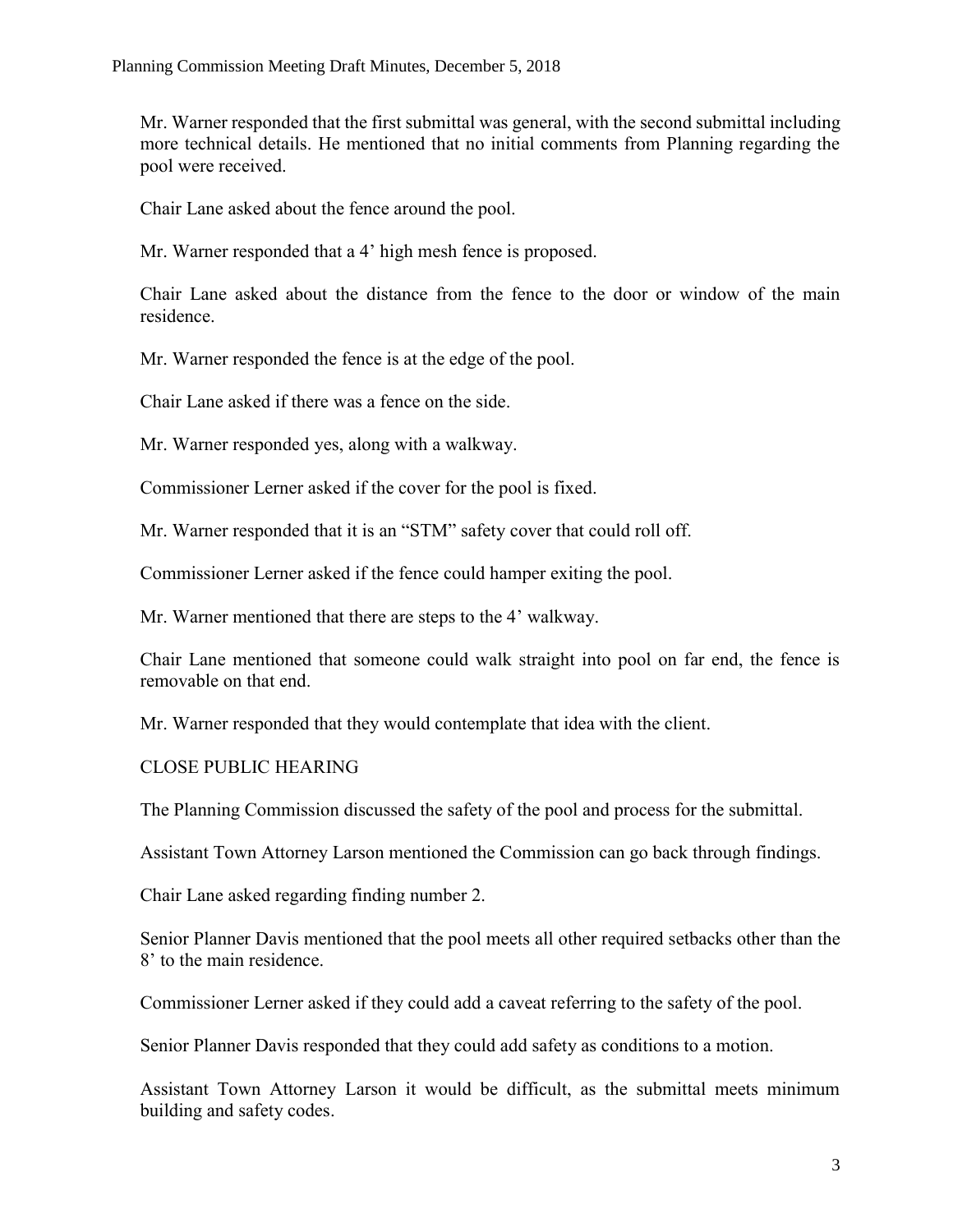Motion to approve the Special Structures Permit to allow for the construction of a swimming pool to be located closer than 8 feet to the main residence. **M/S Lane/LernerAyes: 2 Noes: 2 Absent: 1** 

Assistant Town Attorney Larson mentioned the Commission could continue the discussion at a later meeting.

Motion to deny the Special Structures Permit to allow for the construction of a swimming pool to be located closer than 8 feet to the main residence. **M/S Tonelli/Sockolov Ayes: 2 Noes: 2 Absent: 1**

Assistant Town Attorney Larson mentioned that the submittal could go to City Council if it is denied by the Planning Commission.

Motion to continue the discussion for the Special Structures Permit to allow for the construction of a swimming pool to be located closer than 8 feet to the main residence. **M/S Lane/Tonelli Ayes: 4 Noes: 0 Absent: 1**

**b) Special Structures Permit and Variance – 76 Belbrook Way (APN 073-202-180) - Request for a Special Structures Permit to allow for retaining walls greater than six feet in height and a swimming pool in the front yard setback and a Variance to allow for construction of a detached garage within the front yard setback requirement for an accessory building. Atherton Municipal Code Sections 17.15, 17.16, 17.32, 17.40 and 17.46.**

Senior Planner Davis presented the staff report.

Commissioner Tonelli asked what the linear distance is for retaining walls exceeding maximum height.

Senior Planner Davis responded roughly between 30' and 50'.

Chair Lane asked what the distance is from back out of garage to stairs on plan.

Senior Planner Davis responded roughly 20'.

OPEN PUBLIC HEARING

Project architect, gave an overview of the decisions made that led to the design submitted for review.

### CLOSE PUBLIC HEARING

Motion to approve the Variance to allow for the construction of a detached garage within the front yard setback requirement for an accessory building. **M/S Lane/Sockolov Ayes: 4 Noes: 0 Absent: 1**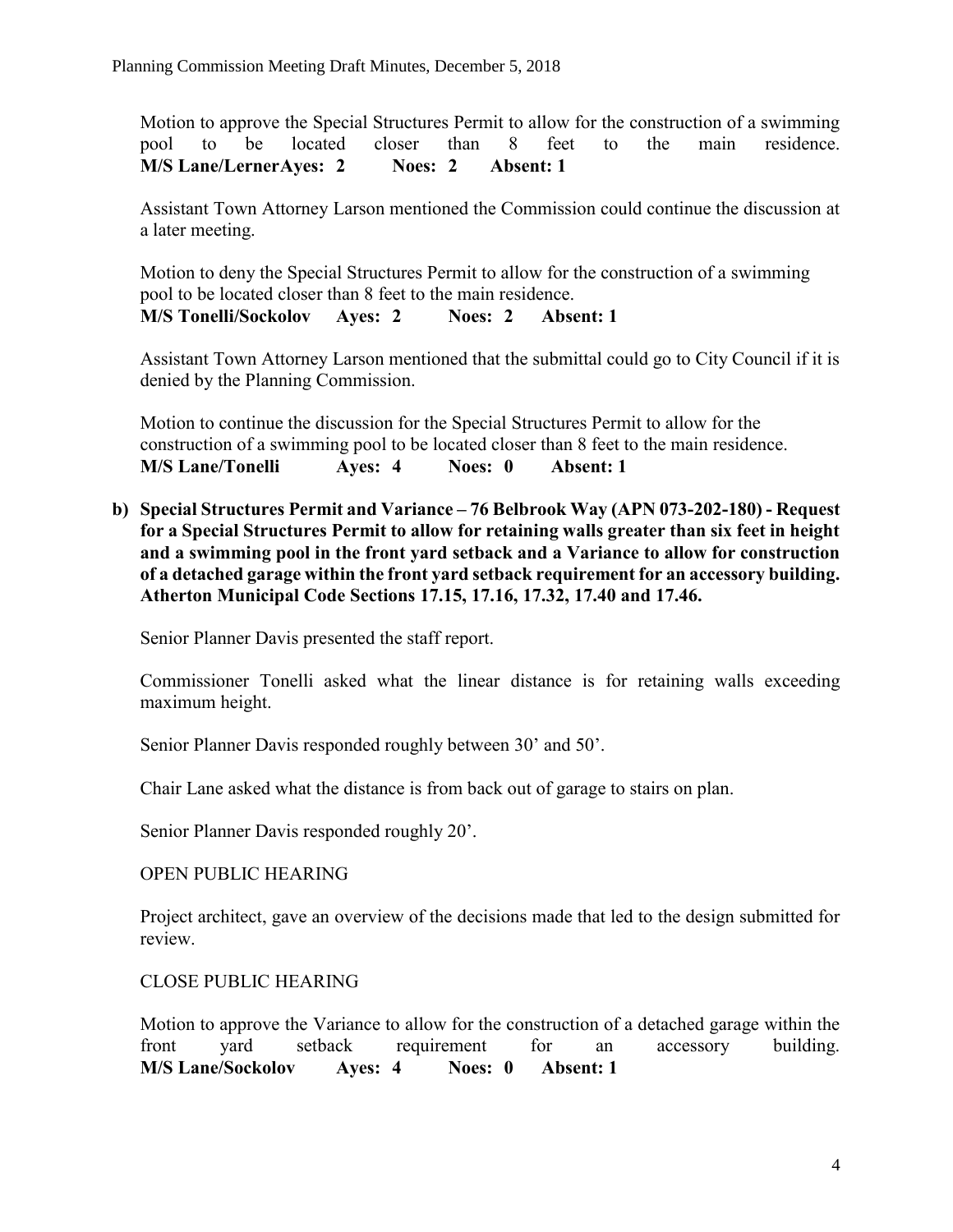Motion to approve the Special Structures Permit to allow for retaining walls greater than six feet in height and a swimming pool in the front yard setback. **M/S Sockolov/Lerner Ayes: 4 Noes: 0 Absent: 1** 

# **5. NEW BUSINESS**

## a) **Discussion of the Atherton General Plan Update –Amendments to the Noise Element**

Senior Planner Davis presented the memo.

Chair Lane asked about if any consideration was given to noise factors outside of town that affect the Town.

Senior Planner Davis responded that these would require an environmental document that would include a notification to the Town.

Commissioner Lerner asked about the Fair Oaks quiet zone request.

Assistant Town Attorney Larson responded that it was granted at the local level, but there were superseding regulations due to safety.

## **b) Discussion of the Atherton General Plan Update –Amendments to the Circulation Element**

Senior Planner Davis presented the memo.

Commissioner Lerner asked about a bicycle pedestrian master plan and if the narrowing of El Camino Real was an actual idea.

Senior Planner Davis responded that this is a possibility, but it is in the jurisdiction of **Caltrans** 

Commissioner Lane asked if there is a connection to the Emergency Plan.

Senior Planner Davis answered this can be added to the Circulation Element.

Chair Lane mentioned school locations and pick-ups and drop offs for students.

Senior Planner Davis mentioned staff can incorporate this into the Element.

Chair Lane mentioned adding the type of streets to level of service numbers. He noted that different sections of the same street might have different level of service numbers.

Senior Planner Davis noted the Town Traffic study might include more of this detail.